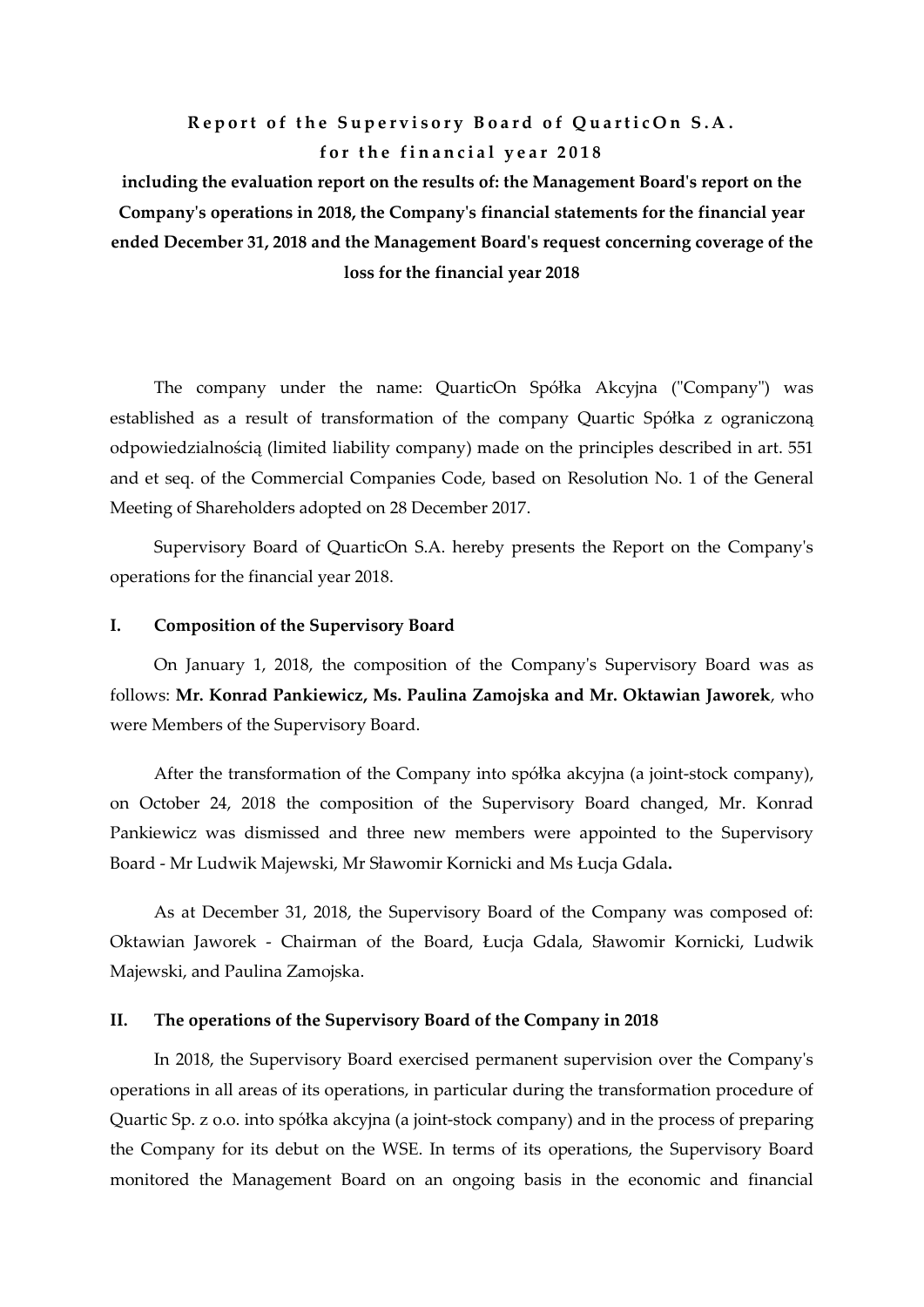situation, actively supported the Management Board in achieving the Company's objectives, and got acquainted with other matters presented by the Management Board (e.g. in the preparation of an offer for investors).

Over the whole reporting period, members of the Supervisory Board remained in regular contact with the Company, carrying out consultations on all essential aspects of the Company's operations.

The main issues raised during the Supervisory Board's meeting were, in particular:

- 1. analysis of the periodic financial results of the Company and their evaluation;
- 2. evaluation of the financial statements on the Company's operations;
- 3. supervision over the procedure of transforming Quartic Spółka z ograniczoną odpowiedzialnością into a Company;
- 4. supervision over the process aimed at applying for admission of the company's shares to trading on the regulated market;
- 5. support and supervision over the process of obtaining an investor,
- 6. other current issues regarding the Company's operations.

During the whole year 2018 4 meetings of the Supervisory Board were held in total.

In 2018, the Supervisory Board:

- 1. did not conduct any inspections or clarifying investigations;
- 2. did not suspend the mandate of any members of the Management Board;
- 3. did not delegate members of the Supervisory Board to perform the functions of members of the Management Board of the Company;
- 4. did not decide to commission additional expertise.

# **III. Evaluation of the financial statements and the Management Board's report on the Company's operations**

According to art. 382 § 3 of the Commercial Companies Code, the Supervisory Board of the Company assessed the Management Board's report on the Company's operations in 2018, financial statements of the Company for the financial year ended December 31, 2018 in terms of their compliance with the books and documents, with the facts, as well as it assessed the request of the Company's Management Board regarding the coverage of the loss for the financial year 2018.

The Supervisory Board assessed the Company's situation in 2018. The Supervisory Board performed its assessment on the basis of the supervision over the Company, review of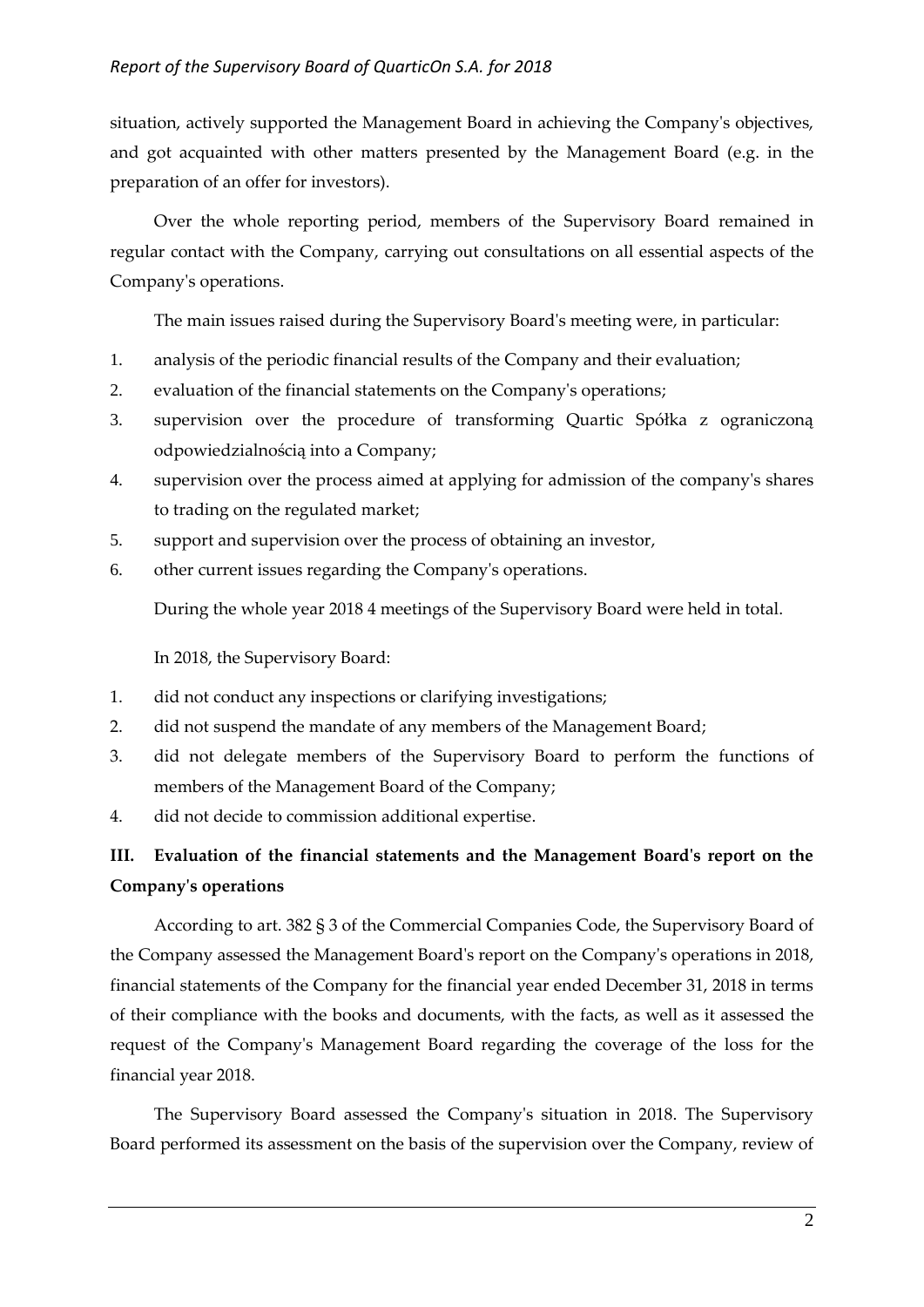the Company's issues and after noting the opinion of the Company's Management Board in this matter.

The Supervisory Board of the Company assessed the following documents submitted by the Management Board of the Company:

- 1. the Management Board's report on the Company's operations in 2018;
- 2. the Company's financial statements, including the auditor's opinion, for the financial year ended December 31, 2018, which consist of:
	- 1) introduction to the financial statements;
	- 2) the balance sheet prepared as at 31/12/2018, with total assets and total liabilities of **PLN 14,164,727.82**;
	- 3) profit and loss account for the financial year 2018 showing a net loss in the amount of **PLN 1,790,041.39**;
	- 4) statement of movements in equity;
	- 5) cash flow statement;
	- 6) additional information.

The Supervisory Board states that the Company's financial statements for the financial year ended December 31, 2018 in all material respects:

- 1. present a reliable and clear view of the property and financial situation of the Company as at 31 December 2018 and its financial result for the financial year ended on 31 December 2018 in accordance with the applicable International Financial Reporting Standards approved by the European Union and with the adopted accounting principles (policy);
- 2. comply in the form and content with the applicable laws and the Statues of Company;
- 3. have been prepared on the basis of correctly kept accounting books in accordance with the provisions of Chapter 2 of the Accounting Act "Accounting Act" (Journal of Laws of 2018 item 395, as amended).

For the above reasons, the Supervisory Board states that the information contained in these financial statements is consistent with the Company's books and documents, as well as with the facts.

At the same time, the Supervisory Board got acquainted with the Management Board's report on the Company's operations in 2018. In the opinion of the Supervisory Board, the information contained in the financial statements is consistent with the information included in the Management Board's report on the Company's operations, and the Management Board's report was prepared in accordance with Art. 49 par. 2 of the Accounting Act.